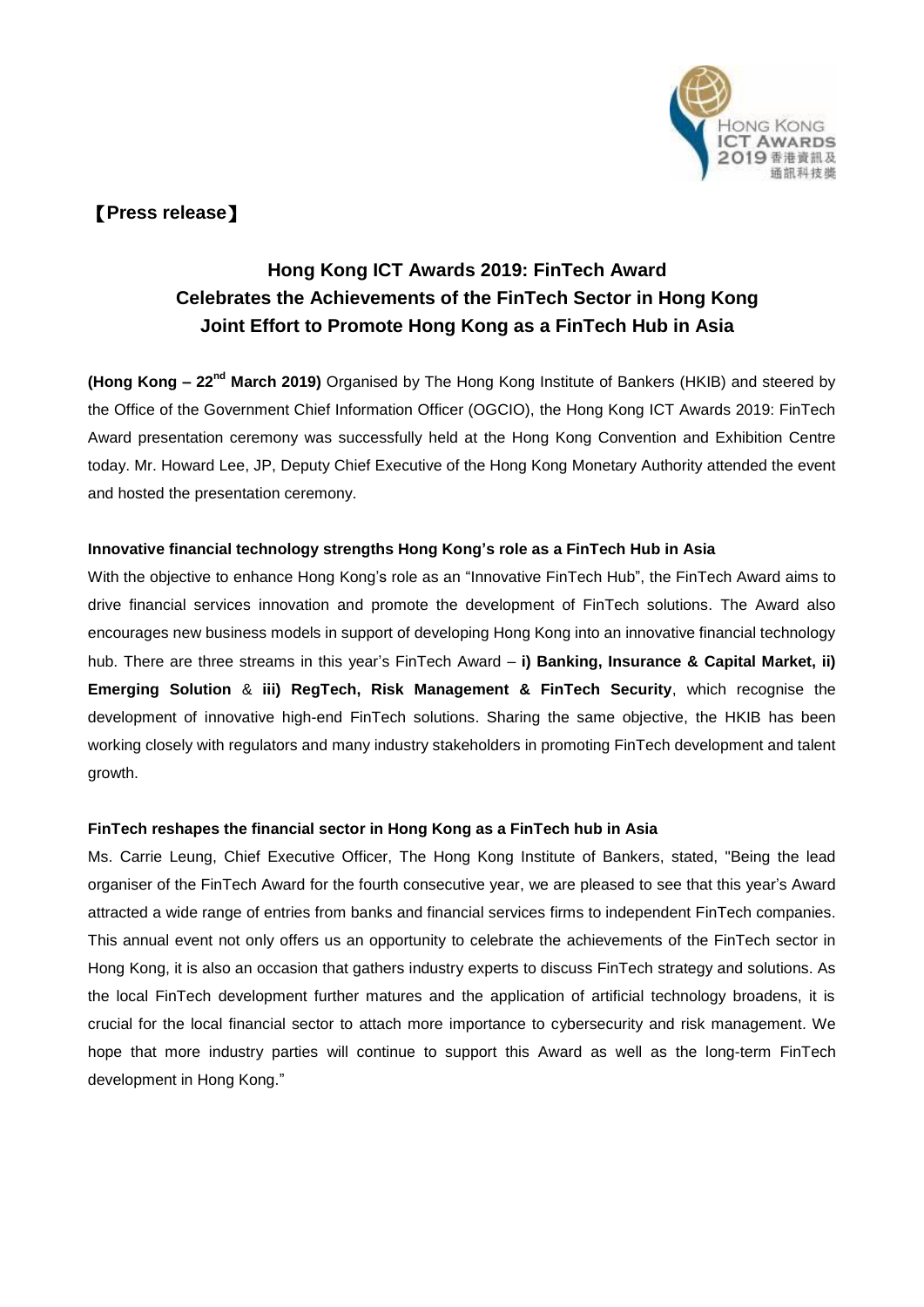

#### **Driving the development of innovative FinTech solutions to extend the scope of beneficiaries**

FinTech Award features Gold, Silver, Bronze and Certificate of Merit in three main streams:

- Banking, Insurance & Capital Market
- Emerging Solution, and
- RegTech, Risk Management & FinTech Security

**The Grand Award and FinTech (Banking, Insurance & Capital Market) Gold award** was presented to **CoverGo Limited** for their **"CoverGo",** a B2B modular platform that enables insurers, brokers and bancassurance partners to digitize and distribute insurance products via digital channels in faster ways. CoverGo provides an end-to-end solution including instant pricing, online applications, commissions, claims, etc. CoverGo can be deployed in any cloud and on premise, making it possible for insurance to be 100% digital.

**The FinTech (Emerging Solution) Silver award** went to **Bitex Limited** for their **"Bitex Intelligent Financial Technology".** With features like natural language processing and AI model training, "Bitex Intelligent Financial Technology" uses AI, predictive intelligence for investors based on analysis of data derived from hyper dimensions such as news, behavioral financial data, etc. to anticipate future directions and correlate the analysis with stock performance.

**"Farseer"** won **the FinTech (RegTech, Risk Management & FinTech Security) Silver award** for its creator, **Farseer Limited.** "Farseer" is a business decision data analysis platform with cloud & API solutions around risk management, investment research & IR optimization, focus to empower a more efficient financial ecosystem. Their proprietary cloud engine could parse data from millions of sources quickly (especially in the Greater China region), and transforming them into actionable business decisions, resulting a digitized and automated risk management and research effort.

#### **About The Hong Kong Institute of Bankers**

The Hong Kong Institute of Bankers (HKIB) has been serving the local banking community as an independent organisation in the provision of education and professional training since 1963. The Institute also acts as an industry-recognised training and certifying hub for the local banking community. With an objective to maintain and further develop the territory's status as an international financial centre, the Institute works with the support of banks, regulators, financial institutions, academic institutions and various professional bodies to provide local banking practitioners with professional training and development opportunities. In view of the changing landscape of the banking and financial services industry in Hong Kong and Mainland China as well as on global scale, the importance of continuing to enhance the standards of professional development has gained increased attention. HKIB endeavors to provide and enhance its training and development products in order to equip its members with essential knowledge and skills that meet the industry's needs.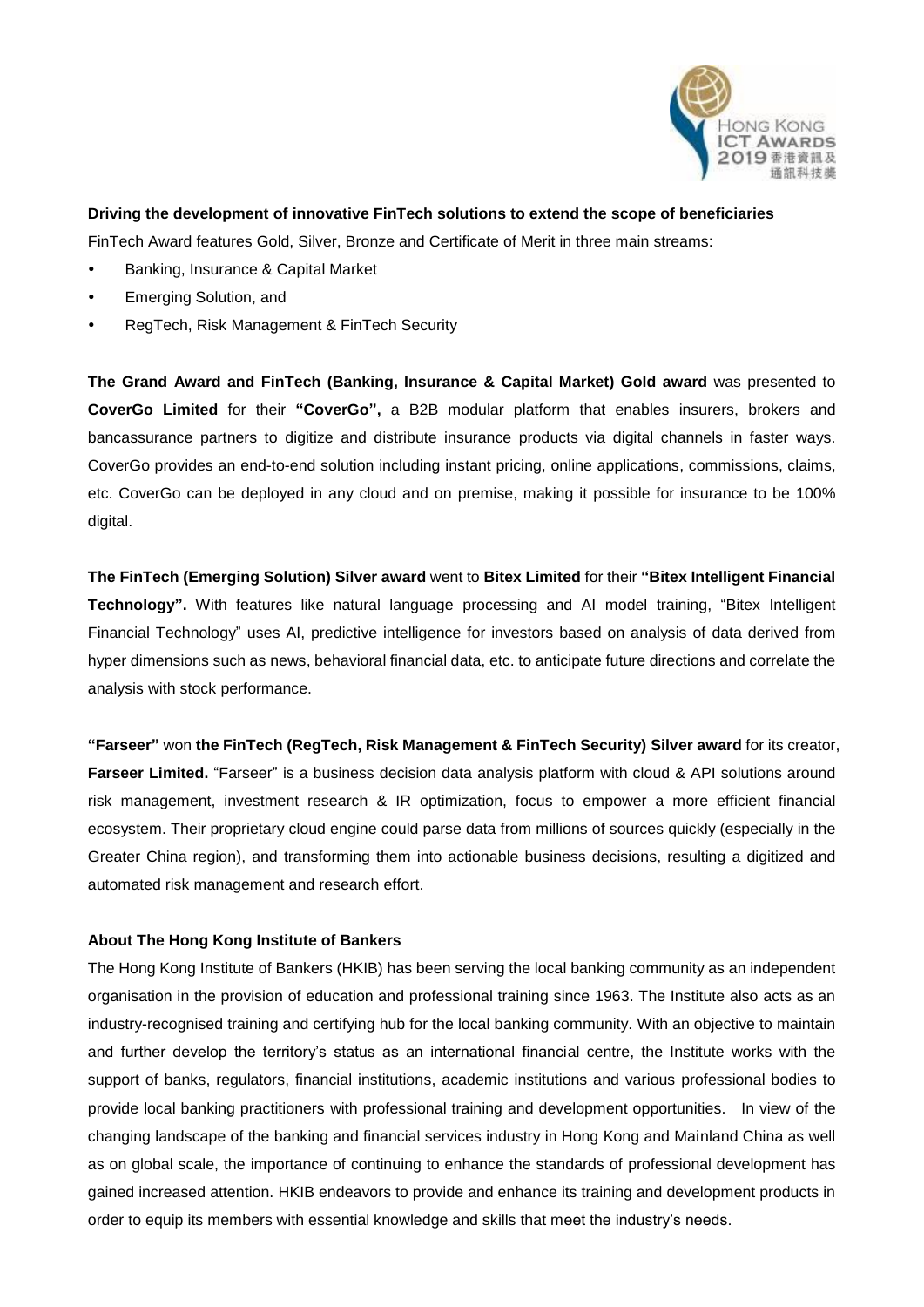

## Official Website: [https://www.hkib.org](https://www.hkib.org/)

LinkedIn:<https://hk.linkedin.com/company/the-hong-kong-institute-of-bankers>

## For media enquiries, please contact Hong Kong ICT Award PR representative AQ Communications Limited.

| Jay Chan  | Tel: (852) 2137 9702 / 9517 4217 | Email: jchan@aqcomm.com |
|-----------|----------------------------------|-------------------------|
| Kathy Lau | Tel: (852) 3105 2037 / 6796 9020 | Email: klau@aqcomm.com  |

## **Appendix**

#### **Hong Kong ICT Award 2019 – FinTech Award winners list**

| Category                                         | Award         | <b>Organisation/ Winner</b>       | <b>Title of Entry</b>                           |  |
|--------------------------------------------------|---------------|-----------------------------------|-------------------------------------------------|--|
| FinTech                                          | Grand         | CoverGo Limited                   | CoverGo                                         |  |
| Banking,<br>Insurance &<br><b>Capital Market</b> | Gold          | CoverGo Limited                   | CoverGo                                         |  |
|                                                  | Silver        | Bank of China (Hong Kong) Limited | Cheque Processing Automation by Artificial      |  |
|                                                  |               |                                   | Intelligence                                    |  |
|                                                  | <b>Bronze</b> | Dah Sing Bank, Limited            | e-Express Credit Card Application & Credit      |  |
|                                                  |               |                                   | Card Cross-border Electronic Toll Payment       |  |
|                                                  | Certificate   | <b>AIA International Limited</b>  | AIA Digital Ecosystem                           |  |
|                                                  | of Merit      |                                   |                                                 |  |
| <b>Emerging Solution</b>                         | Silver        | <b>Bitex Limited</b>              | <b>Bitex Intelligent Financial Technology</b>   |  |
|                                                  | Silver        | <b>HKT Payment Limited</b>        | <b>HKT Merchant Services All-in-one Payment</b> |  |
|                                                  |               |                                   | Solutions                                       |  |
|                                                  | <b>Bronze</b> | AssetOnChain Technology Ltd.      | Evercarat                                       |  |
|                                                  | Silver        | <b>Farseer Limited</b>            | Farseer                                         |  |
| RegTech, Risk                                    | Certificate   | <b>Know Your Customer</b>         | <b>Know Your Customer</b>                       |  |
| Management &                                     | of Merit      |                                   |                                                 |  |
| <b>FinTech Security</b>                          | Certificate   | <b>Tess Asia Limited</b>          | <b>Trade Based Money Laundering System</b>      |  |
|                                                  | of Merit      |                                   |                                                 |  |